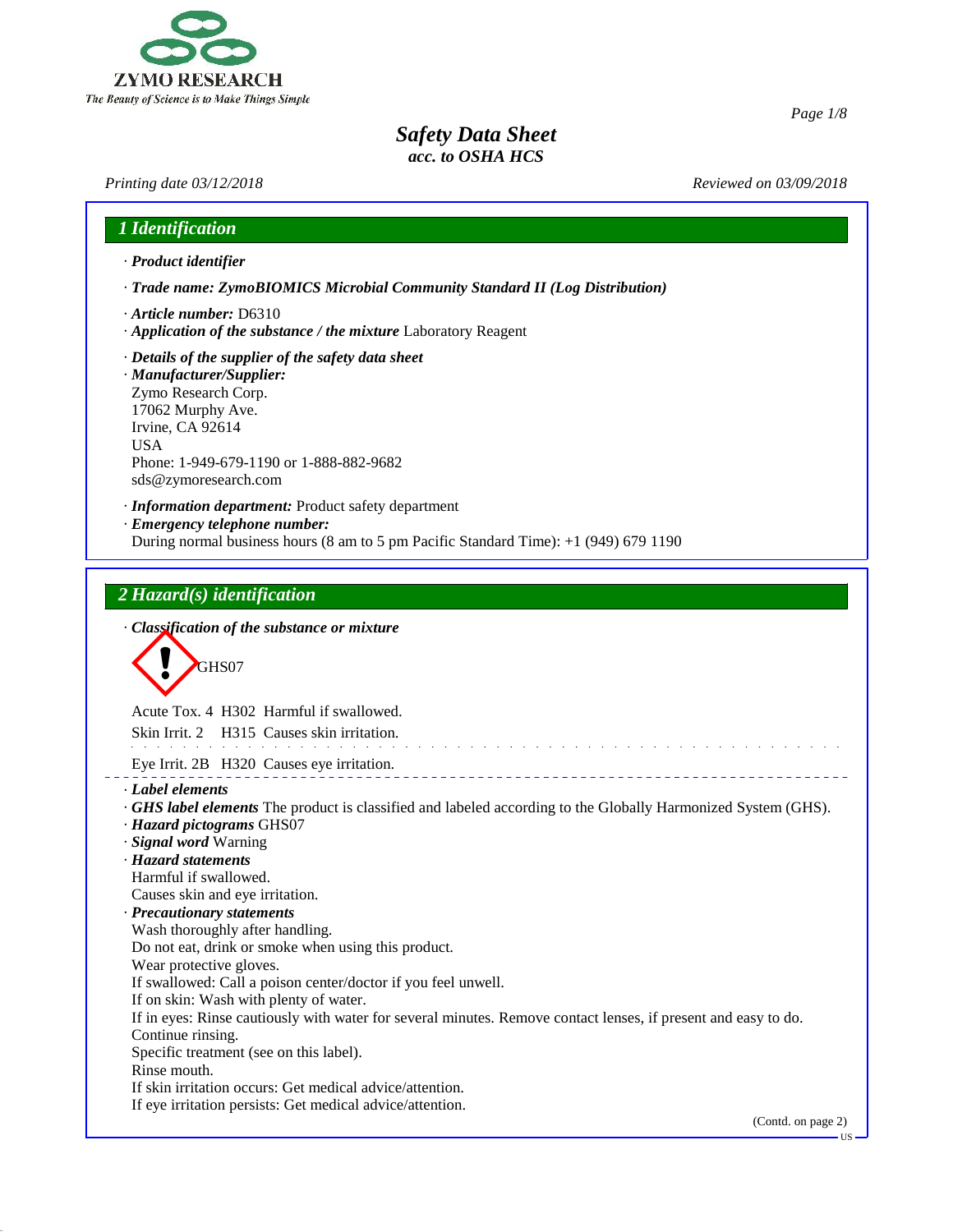

*Printing date 03/12/2018 Reviewed on 03/09/2018*

(Contd. of page 1)

*Trade name: ZymoBIOMICS Microbial Community Standard II (Log Distribution)*

Take off contaminated clothing and wash it before reuse.

Dispose of contents/container in accordance with local/regional/national/international regulations.

· *Classification system:*

· *NFPA ratings (scale 0 - 4)*

 $\left| \begin{array}{c} 1 \\ 0 \end{array} \right|$  Reactivity = 0  $\text{Fire} = 0$  $Health = 1$ 

#### · *HMIS-ratings (scale 0 - 4)*



· *Other hazards*

- · *Results of PBT and vPvB assessment*
- · *PBT:* Not applicable.
- · *vPvB:* Not applicable.

### *3 Composition/information on ingredients*

· *Chemical characterization: Mixtures*

· *Description:* This product is a proprietary solution.

· *Dangerous components:* Void

## *4 First-aid measures*

- · *After inhalation:* Supply fresh air; consult a physician in case of complaints.
- · *After skin contact:* Immediately wash with water and soap and rinse throughly.
- · *After eye contact:*
- Rinsed opened eye for several minutes under running water. If symptons persist, consult a doctor.
- · *After swallowing:* Do not induce vomiting; immediately call for medical help.
- · *Information for doctor:*
- · *Most important symptoms and effects, both acute and delayed* No further relevant information available.
- · *Indication of any immediate medical attention and special treatment needed*

No further relevant information available.

## *5 Fire-fighting measures*

· *Extinguishing media*

46.0

- · *Suitable extinguishing agents:*
- This product is not flammable.
- Use fire fighting measures that suit the environment.

No unusual fire or explosion hazards noted.

(Contd. on page 3)

#### *Page 2/8*

<sup>·</sup> *Description of first aid measures*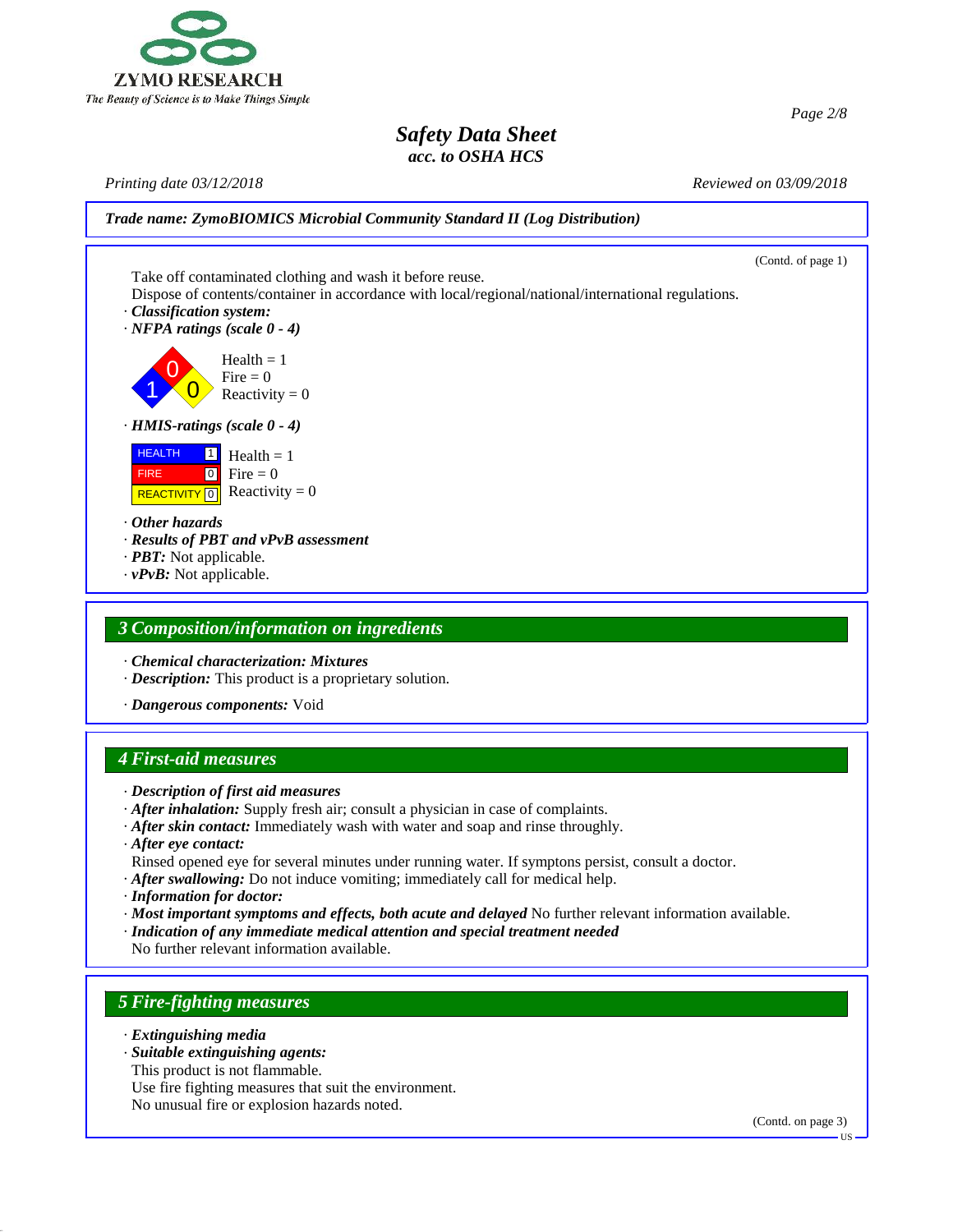

*Printing date 03/12/2018 Reviewed on 03/09/2018*

(Contd. of page 2)

*Trade name: ZymoBIOMICS Microbial Community Standard II (Log Distribution)*

· *Advice for firefighters*

· *Protective equipment:* Wear protective clothing.

### *6 Accidental release measures*

- · *Personal precautions, protective equipment and emergency procedures* Wear protective clothing.
- · *Environmental precautions:* Dilute with plenty of water.
- · *Methods and material for containment and cleaning up:* Dispose contaminated material as waste according to item 13. Ensure adequate ventilation.
- · *Reference to other sections*

See Section 7 for information on safe handling.

- See Section 8 for information on personal protection equipment.
- See Section 13 for disposal information.
- · *Protective Action Criteria for Chemicals*
- · *PAC-1:*

None of the ingredients is listed.

· *PAC-2:*

None of the ingredients is listed.

· *PAC-3:*

None of the ingredients is listed.

## *7 Handling and storage*

· *Handling:*

- · *Precautions for safe handling* No special precautions are necessary if used correctly.
- · *Information about protection against explosions and fires:* No special measures required.
- · *Conditions for safe storage, including any incompatibilities*
- · *Storage:*
- · *Requirements to be met by storerooms and receptacles:* No special measures required.
- · *Information about storage in one common storage facility:* No special measures required.
- · *Further information about storage conditions:* Keep receptacle tightly sealed.
- · *Specific end use(s)* Laboratory reagent

### *8 Exposure controls/personal protection*

· *Additional information about design of technical systems:* No further data; see item 7.

· *Control parameters*

46.0

· *Components with limit values that require monitoring at the workplace:*

The product does not contain any relevant quantities of materials with critical values that have to be monitored at the workplace.

· *Additional information:* The lists that were valid during the creation were used as basis.

(Contd. on page 4)

#### *Page 3/8*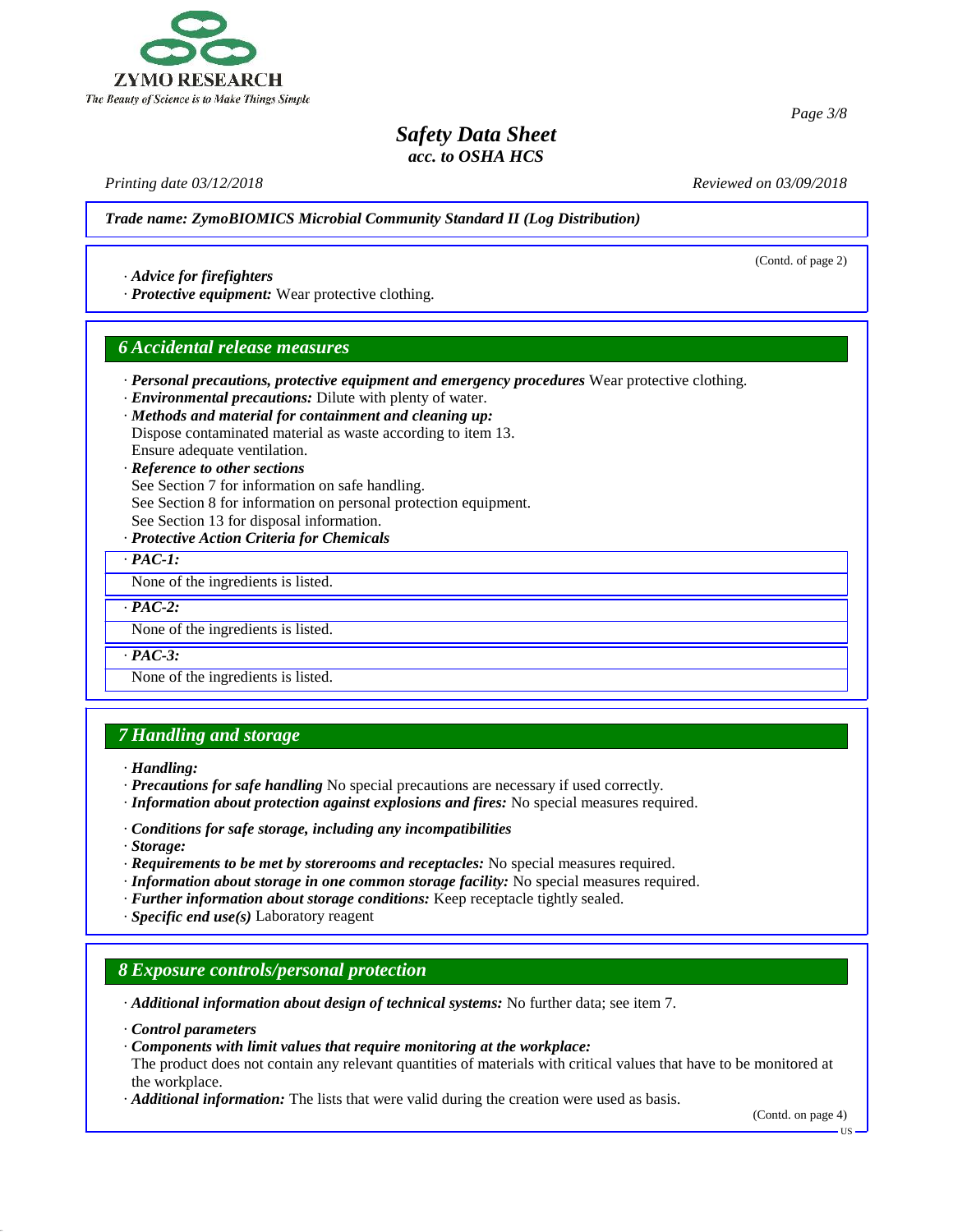

*Printing date 03/12/2018 Reviewed on 03/09/2018*

*Trade name: ZymoBIOMICS Microbial Community Standard II (Log Distribution)*

(Contd. of page 3)

· *Exposure controls*

· *Personal protective equipment:*

· *General protective and hygienic measures:* Wash hands before breaks and at the end of work.

· *Breathing equipment:* Not required.

· *Protection of hands:* Use appropiate gloves. Avoid contact with skin.

· *Penetration time of glove material*

The exact break through time has to be found out by the manufacturer of the protective gloves and has to be observed.

· *Eye protection:* Avoid contact with eyes.

· *Body protection:*

46.0

Avoid contact with eyes, skin, and clothing. Wash throughly after handling. Remove contaminated clothing and wash before use. Avoid ingestion and inhalation.

## *9 Physical and chemical properties*

| · Information on basic physical and chemical properties |                                               |                    |
|---------------------------------------------------------|-----------------------------------------------|--------------------|
| <b>General Information</b>                              |                                               |                    |
| $\cdot$ Appearance:                                     |                                               |                    |
| Form:                                                   | Liquid                                        |                    |
| Color:                                                  | Colorless                                     |                    |
| $\cdot$ Odor:                                           | No information available                      |                    |
| Odor threshold:                                         | Not determined.                               |                    |
| $\cdot$ pH-value:                                       | $5.0 - 7.0$                                   |                    |
| Change in condition                                     |                                               |                    |
| <b>Melting point/Melting range:</b>                     | Undetermined.                                 |                    |
| <b>Boiling point/Boiling range:</b>                     | Undetermined.                                 |                    |
| · Flash point:                                          | Not applicable.                               |                    |
| · Flammability (solid, gaseous):                        | Not applicable.                               |                    |
| · Ignition temperature:                                 |                                               |                    |
| <b>Decomposition temperature:</b>                       | Not determined.                               |                    |
| $\cdot$ Auto igniting:                                  | Product is not selfigniting.                  |                    |
| · Danger of explosion:                                  | Product does not present an explosion hazard. |                    |
| <b>Explosion limits:</b>                                |                                               |                    |
| Lower:                                                  | Not Applicable                                |                    |
| <b>Upper:</b>                                           | Not Applicable                                |                    |
| · Vapor pressure:                                       | Not determined.                               |                    |
| $\cdot$ Density:                                        | Not determined.                               |                    |
| · Relative density                                      | Not determined.                               |                    |
| · Vapor density                                         | Not determined.                               |                    |
| · Evaporation rate                                      | Not determined.                               |                    |
|                                                         |                                               | (Contd. on page 5) |
|                                                         |                                               | $\cdot$ US $-$     |

*Page 4/8*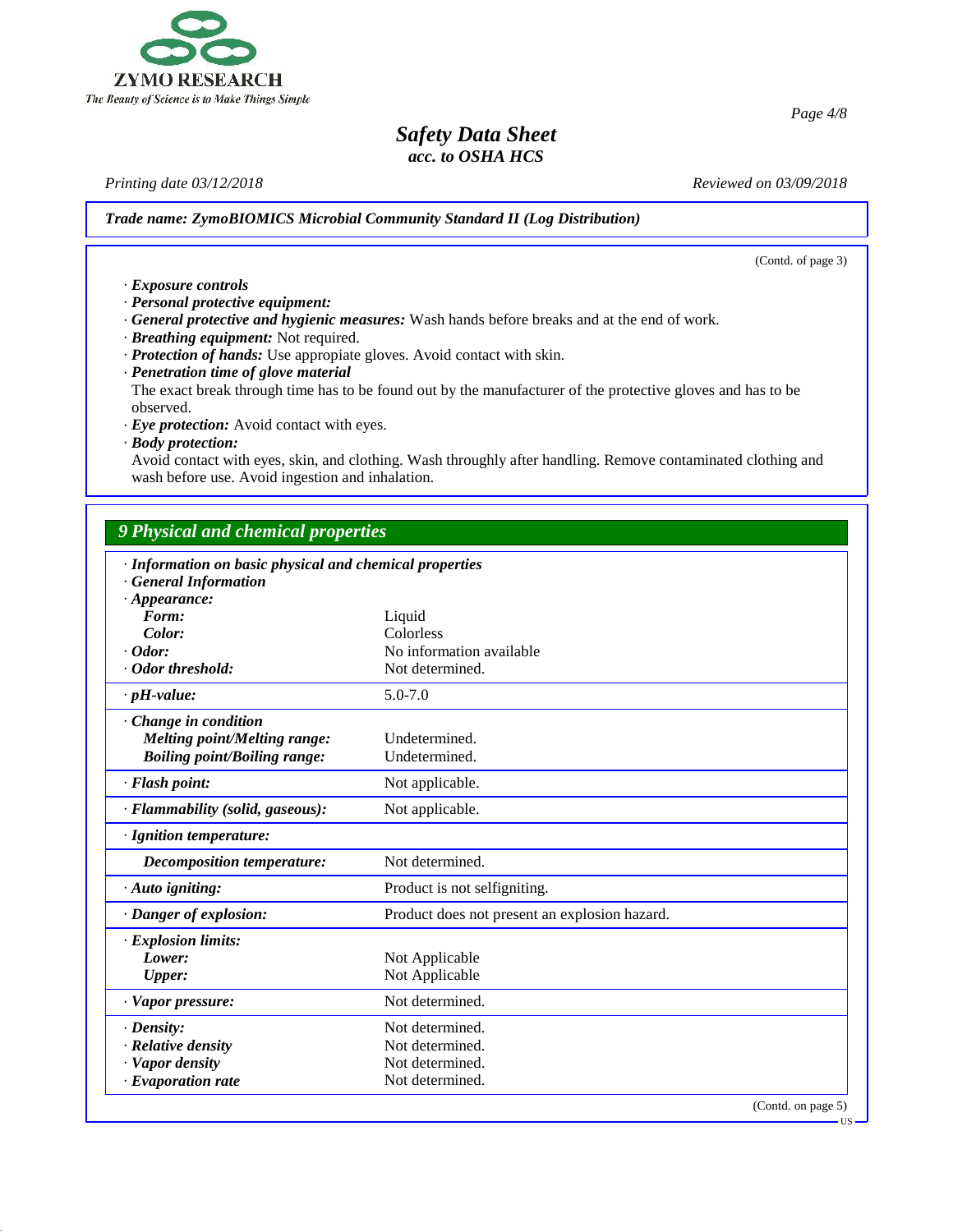

*Printing date 03/12/2018 Reviewed on 03/09/2018*

*Trade name: ZymoBIOMICS Microbial Community Standard II (Log Distribution)*

|                                                            |                                            | (Contd. of page 4) |
|------------------------------------------------------------|--------------------------------------------|--------------------|
| $\cdot$ Solubility in / Miscibility with                   |                                            |                    |
| Water:                                                     | Fully miscible.                            |                    |
| · Partition coefficient (n-octanol/water): Not determined. |                                            |                    |
| · Viscosity:                                               |                                            |                    |
| Dynamic:                                                   | Not determined.                            |                    |
| Kinematic:                                                 | Not determined.                            |                    |
| · Solvent content:                                         |                                            |                    |
| <b>VOC</b> content:                                        | $0.00\%$                                   |                    |
|                                                            | $0.0 \frac{g}{1} / 0.00 \frac{g}{g}$       |                    |
| Solids content:                                            | $0.0\%$                                    |                    |
| $\cdot$ Other information                                  | No further relevant information available. |                    |

### *10 Stability and reactivity*

· *Reactivity* Strong oxidizing agents and acids.

- · *Chemical stability*
- · *Thermal decomposition / conditions to be avoided:* No decomposition if used according to specifications.
- · *Possibility of hazardous reactions* Strong oxidizing agents and acids.
- · *Conditions to avoid* Strong oxidizing agents and acids.
- · *Incompatible materials:* Strong oxidizing agents and acids.
- · *Hazardous decomposition products:* No dangerous decomposition products known.

## *11 Toxicological information*

- · *Information on toxicological effects*
- · *Acute toxicity:*

46.0

- · *Primary irritant effect:*
- · *on the skin:* Irritant to skin and mucous membranes.
- · *on the eye:* Irritating to eyes.
- · *Sensitization:* No sensitizing effects known.
- · *Additional toxicological information:*

#### · *Carcinogenic categories*

· *IARC (International Agency for Research on Cancer)*

None of the ingredients is listed.

· *NTP (National Toxicology Program)*

None of the ingredients is listed.

#### · *OSHA-Ca (Occupational Safety & Health Administration)*

None of the ingredients is listed.

(Contd. on page 6)

US

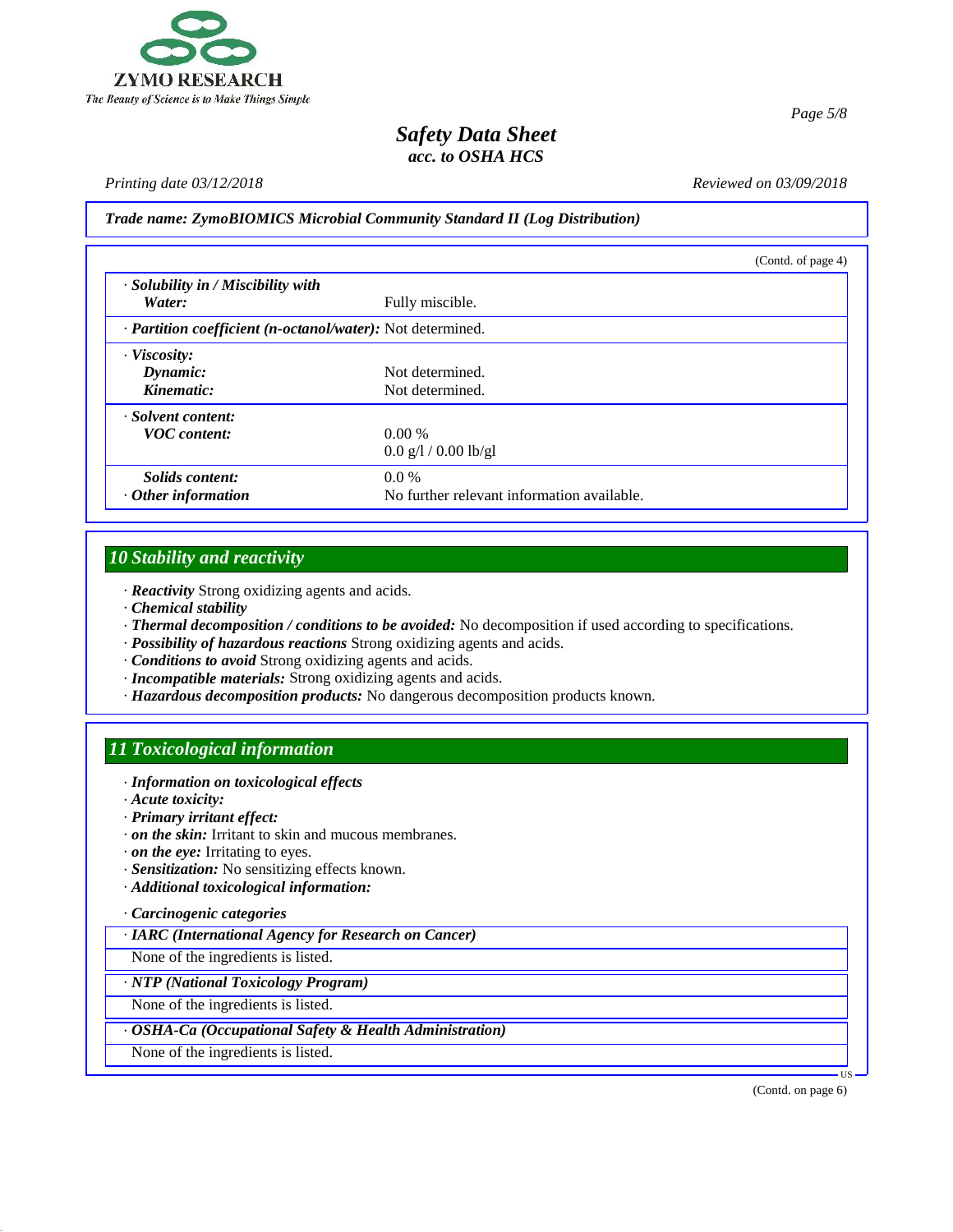

*Printing date 03/12/2018 Reviewed on 03/09/2018*

*Trade name: ZymoBIOMICS Microbial Community Standard II (Log Distribution)*

(Contd. of page 5)

### *12 Ecological information*

- · *Toxicity*
- · *Aquatic toxicity:* No further relevant information available.
- · *Persistence and degradability* No further relevant information available.
- · *Behavior in environmental systems:*
- · *Bioaccumulative potential* No further relevant information available.
- · *Mobility in soil* No further relevant information available.
- · *Results of PBT and vPvB assessment*
- · *PBT:* Not applicable.
- · *vPvB:* Not applicable.
- · *Other adverse effects* No further relevant information available.

### *13 Disposal considerations*

- · *Waste treatment methods*
- · *Recommendation:*

Dispose of contents in accordance with local/regional/national, and international recommendations.

- · *Uncleaned packagings:*
- · *Recommendation:*

46.0

Dispose of container in acoordance with local/regional/national and international recommendations.

| <b>14 Transport information</b>                                                           |                                       |
|-------------------------------------------------------------------------------------------|---------------------------------------|
| $\cdot$ UN-Number<br>· DOT, ADN, IMDG, IATA                                               | Not dangerous goods.<br>not regulated |
| $\cdot$ UN proper shipping name<br>· DOT, ADN, IMDG, IATA                                 | Not dangerous goods.<br>not regulated |
| $\cdot$ Transport hazard class(es)                                                        | Not dangerous goods.                  |
| · DOT, ADN, IMDG, IATA<br>- Class                                                         | not regulated                         |
| · Packing group<br>· DOT, IMDG, IATA                                                      | Not dangerous goods.<br>not regulated |
| · Environmental hazards:                                                                  | Not applicable.                       |
| Special precautions for user                                                              | Not applicable.                       |
| $\cdot$ Transport in bulk according to Annex II of<br><b>MARPOL73/78 and the IBC Code</b> | Not applicable.                       |
| · UN "Model Regulation":                                                                  | not regulated                         |

(Contd. on page 7)

 $\overline{US}$   $\longrightarrow$ 

*Page 6/8*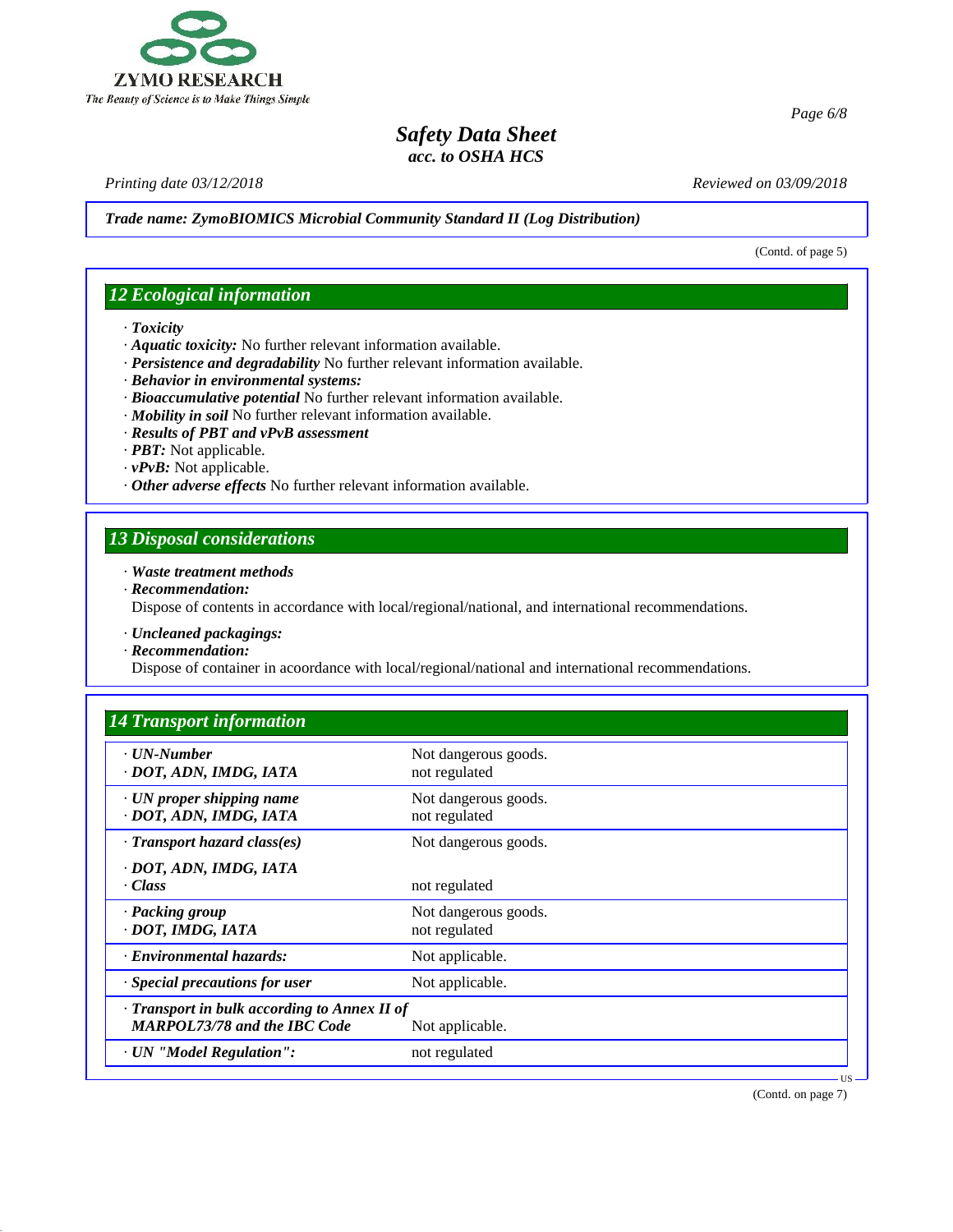

*Printing date 03/12/2018 Reviewed on 03/09/2018*

46.0

*Trade name: ZymoBIOMICS Microbial Community Standard II (Log Distribution)*

(Contd. of page 6)

*Page 7/8*

# *15 Regulatory information* · *Safety, health and environmental regulations/legislation specific for the substance or mixture* · *Sara* · *Section 355 (extremely hazardous substances):* None of the ingredients is listed. · *Section 313 (Specific toxic chemical listings):* None of the ingredients is listed. · *TSCA (Toxic Substances Control Act):* None of the ingredients is listed. · *Proposition 65* · *Chemicals known to cause cancer:* None of the ingredients is listed. · *Chemicals known to cause reproductive toxicity for females:* None of the ingredients is listed. · *Chemicals known to cause reproductive toxicity for males:* None of the ingredients is listed. · *Chemicals known to cause developmental toxicity:* None of the ingredients is listed. · *Carcinogenic categories* · *EPA (Environmental Protection Agency)* None of the ingredients is listed. · *TLV (Threshold Limit Value established by ACGIH)* None of the ingredients is listed. · *NIOSH-Ca (National Institute for Occupational Safety and Health)* None of the ingredients is listed. · *GHS label elements* The product is classified and labeled according to the Globally Harmonized System (GHS). · *Hazard pictograms* GHS07 · *Signal word* Warning · *Hazard statements* Harmful if swallowed. Causes skin and eye irritation. · *Precautionary statements* Wash thoroughly after handling. Do not eat, drink or smoke when using this product. Wear protective gloves. If swallowed: Call a poison center/doctor if you feel unwell. If on skin: Wash with plenty of water. If in eyes: Rinse cautiously with water for several minutes. Remove contact lenses, if present and easy to do. Continue rinsing. Specific treatment (see on this label). Rinse mouth.